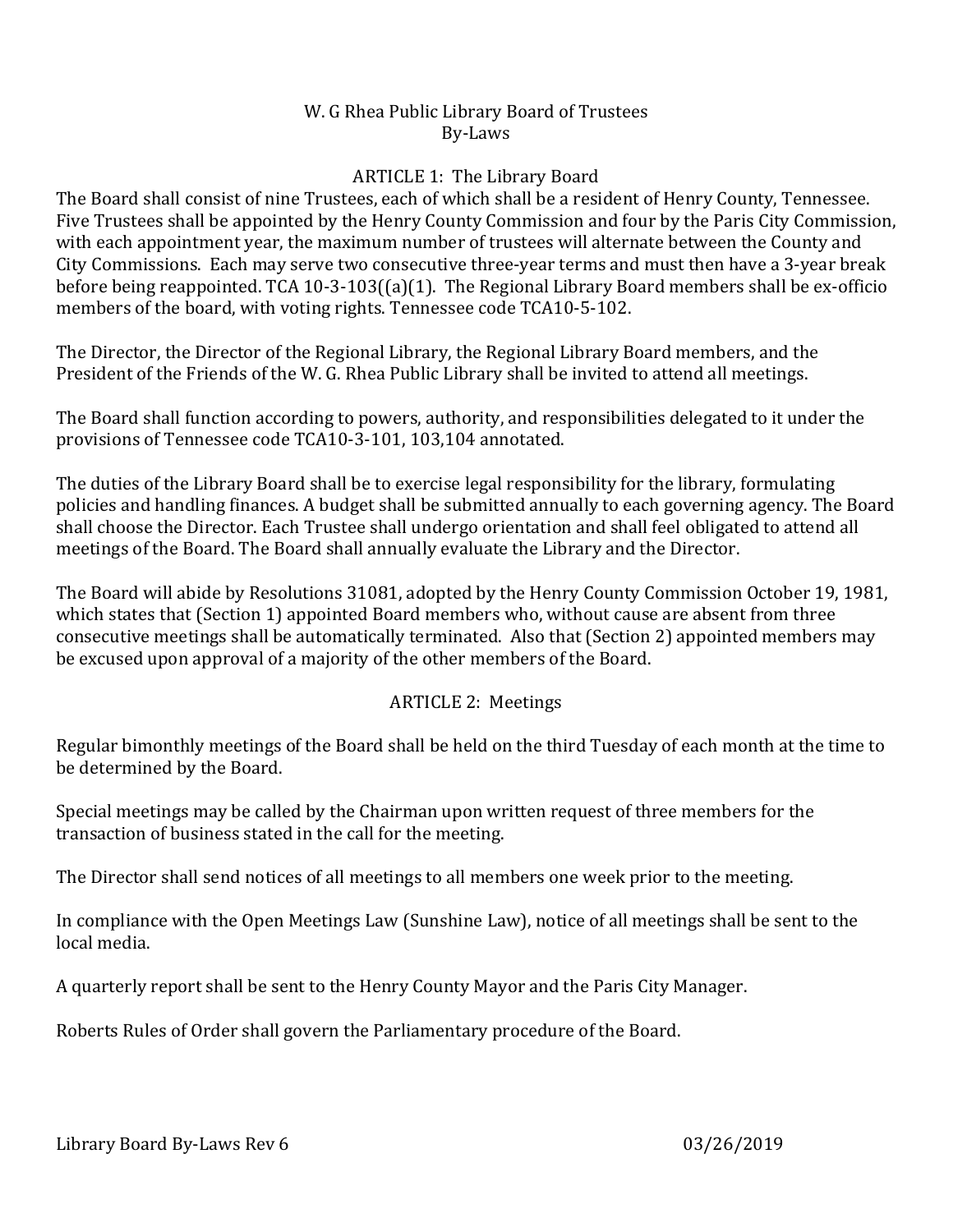## ARTICLE 3: Officers

Officers of the Board shall be annually chosen in July as follows: Chairman Vice Chairman Secretary Treasurer 

The Chairman of the Board shall preside at all meetings, appoint all committees, authorize calls for special meetings, and generally perform the duties of a presiding officer.

The Vice Chairman shall serve as temporary Chairman in the absence of the Chairman.

The Secretary shall keep a true and accurate account of all proceedings of the Board and shall have custody of the minutes and other records of the Board.

The Treasurer shall have charge of the Library funds; shall sign checks on the authorization of the Board, shall report at each Board meeting the state of the funds, and shall assist in the preparation of documentation for auditing annually. The Chairman shall be authorized to sign checks when the Treasurer is not available. In the event of necessity, the Director is authorized to sign checks.

## ARTICLE 4: Committees

The Chairman shall appoint Committees as needed for special projects. Committees may include but are not limited to Finance, Bylaws, Technology, Long Range Planning, Nominating and Personnel. Committees serve until the completion of the work for which they were appointed.

# ARTICLE 5: Quorum

A quorum for the transaction of business shall consist of five members of the Board.

## ARTICLE 6: Director

The Director shall be considered the executive officer of the library and shall have sole charge of the administration of the library under the direction and review of the Board. The Director shall be responsible for staff employment, shall supervise staff members, shall represent the staff at Board meetings, and shall supervise the care of building and equipment. The Director shall be responsible for the preparation of a proposed annual budget for the operation of the Library for consideration by the Library Board. The Director shall be responsible for the efficiency of the library's service to the public and for the operation of the library under the financial conditions set forth in the annual budget. The Director shall be invited to all Board meetings as an Ex-Officio member but will absent himself/herself at the time of evaluation and salary review. The Library Director shall perform additional duties as the Board may assign.